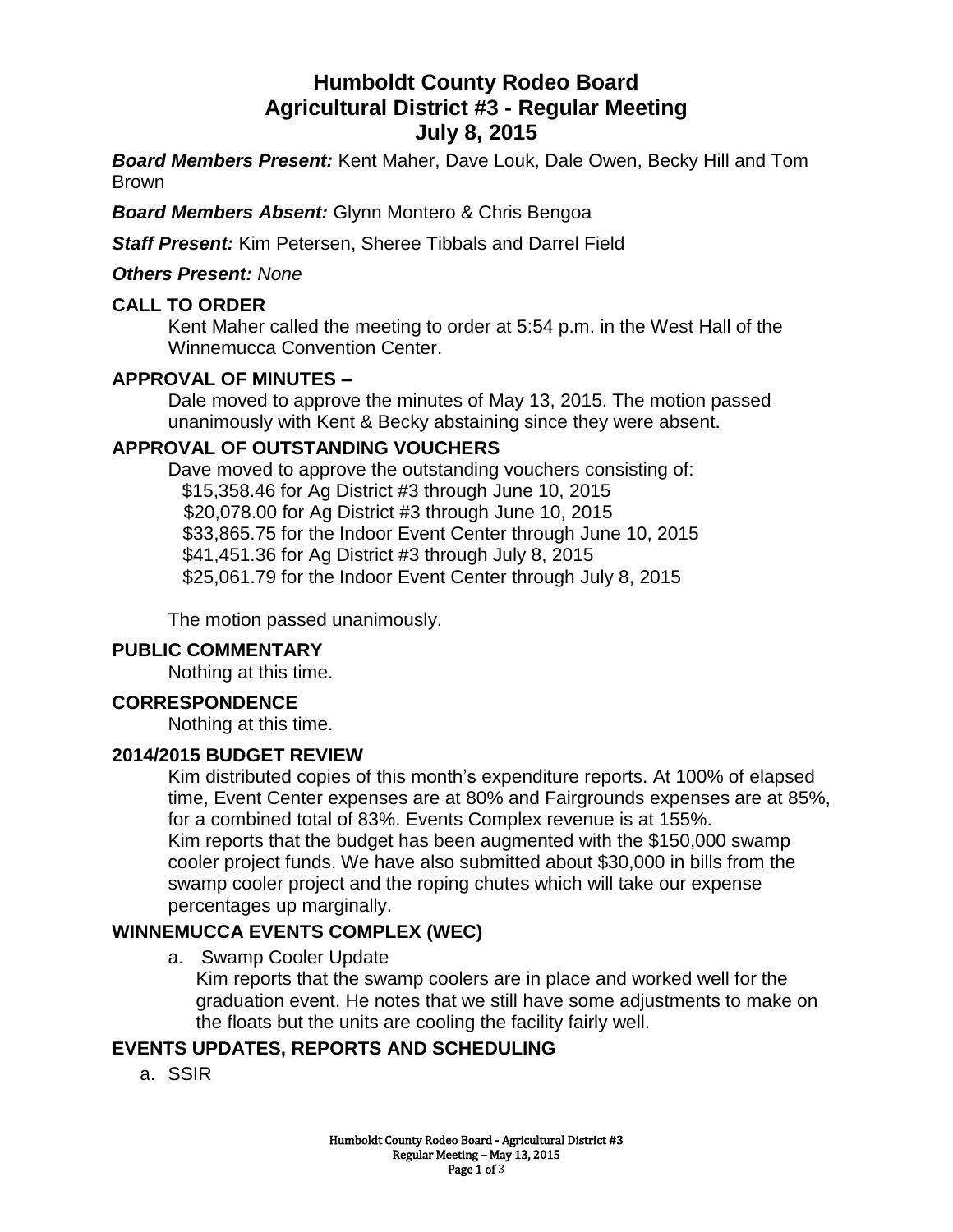Dale reports that we had 380 contestants in 2015 up from 337 in 2014. He notes that many of our Canadian contestants did not come due to unfavorable exchange rates.

Kim reports that the event went well for the Event Complex as well with a few minor problems such as the enormous power draw from the RV air conditioners. There were also complaints about the dumping fee of \$45 when SSIR had advertised full hook-ups for everyone. Kim also notes we have some broken underground pipes from the system installed by Sheppard 15 to 20 years ago.

Dale reported a rumor that the SSIR is moving back to Fallon. He denies the plan and would rather stay in Winnemucca for the next event.

Kim comments that the SSIR 5 year contract is expired. There are items that could be negotiated to make the event better for all concerned.

Dale reported that he had 18 local volunteers who didn't show up. He was able to fill the vacancies with high school volunteers. He notes that he may have to pay some of the volunteers next year.

Kent comments that a lack of volunteers is a recurring problem with all our events.

Dale will meet with the SSIR board in September to recap the event and start planning for next year.

b. Labor Day Events

Darrel reports that plans are proceeding normally with the premium book due out in a few weeks. We also hope to have our full color Fair Guide out in early August so we can place the guide in local motels. We also have the carnival lined up to return, plenty of retuning food vendors plus one new one. We are a little short of other vendors but the vacancies should fill before the event.

c. Labor Day Parade Grand Marshall

The board discussed the list of possible honorees and decided to contact the following to ask if they will serve as Grand Marshall:

- 1. Steve Lucas
- 2. Paul Miller
- 3. Buddy Howard
- 4. Charley Amos
- d. Nevada Junior High and High School Finals Rodeo

Kim reports that he attended the planning meeting of the association where they decided where to hold the Rodeo. He notes that there was some talk about separating the events between High School and Junior High but Dale notes that the events will go together.

Kim reports that WCVA was very interested in hosting the rodeo but understands there is a burden on the local club who will have to give up their rodeo to host the finals.